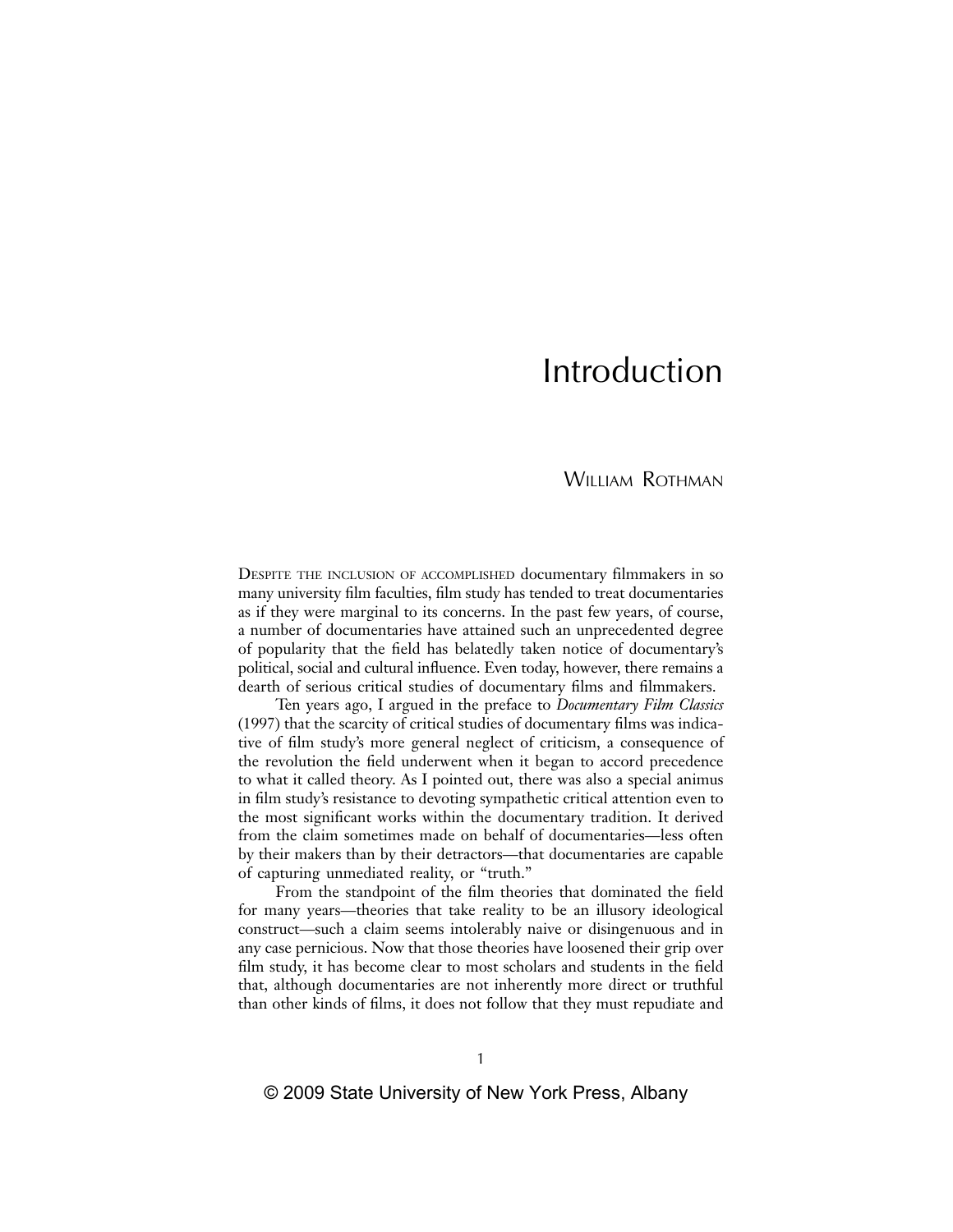subvert the traditional documentarian's aspiration of revealing reality. Of course, great documentary films—great fiction films too, for that matter—are capable of revealing truths about the world. What revelations documentaries are capable of achieving and what means are available to them for achieving their revelations are questions to be addressed by acts of criticism, not settled a priori by theoretical fiat. Therefore, what critical approaches, what terms of criticism, do documentary films call for? How are we to acknowledge what separates what we call "documentaries" from what we call "fiction films" without denying what they have in common? (What they have in common, first and foremost, is their medium: film.)

The papers in *Three Documentary Filmmakers* demonstrate, singly and collectively, that the films of Errol Morris, Ross McElwee, and Jean Rouch call for, and reward, criticism of the sort that is invited and expected by serious works in any medium. They are works in which, as the philosopher Stanley Cavell puts it, "an audience's passionate interest, or disinterest, is rewarded with an articulation of the conditions of the interest that illuminates it and expands self-awareness" (Cavell 2005, 335).

As these essays also demonstrate, documentary films pose special challenges to serious criticism. Critical methods that enable one to illuminate what makes *Citizen Kane* a great film may not be adequate for articulating what it is about, say, Morris's *The Thin Blue Line* or *The Fog of War*, McElwee's *Time Indefinite* or *Bright Leaves*, or Rouch's *Les maîtres fous* or *Funeral at Bongo: The Old Anaï (1848–1971)* that makes them—each in its own way—great films as well. It is a challenge to find terms of criticism capable of illuminating such works. The writings in *Three Documentary Filmmakers*—each, too, in its own way—aspire to rise to that challenge.

The American documentary filmmakers Morris and McElwee, although contemporaries, differ strikingly from each other in their styles and their approach to filming. And they both differ in almost every imaginable way from Rouch, a trained anthropologist whose ideas were formed in the intellectual ferment of post–World War II Paris and in West Africa. Because of the magnitude of their differences, the films of Morris, McElwee, and Rouch pose different, if related, challenges for criticism. They also have affinities so deep as to make it fruitful to devote to the three filmmakers a single volume of criticism, even though, as this volume illustrates, their films call for modes of critical writing no less different in tone, mood, and approach than are the films themselves.

I find a key to these affinities in the eloquent remark by the anthropologist Paul Stoller, who observes, in "Jean Rouch and the Power of the Between," that Rouch's greatest contribution was to have created a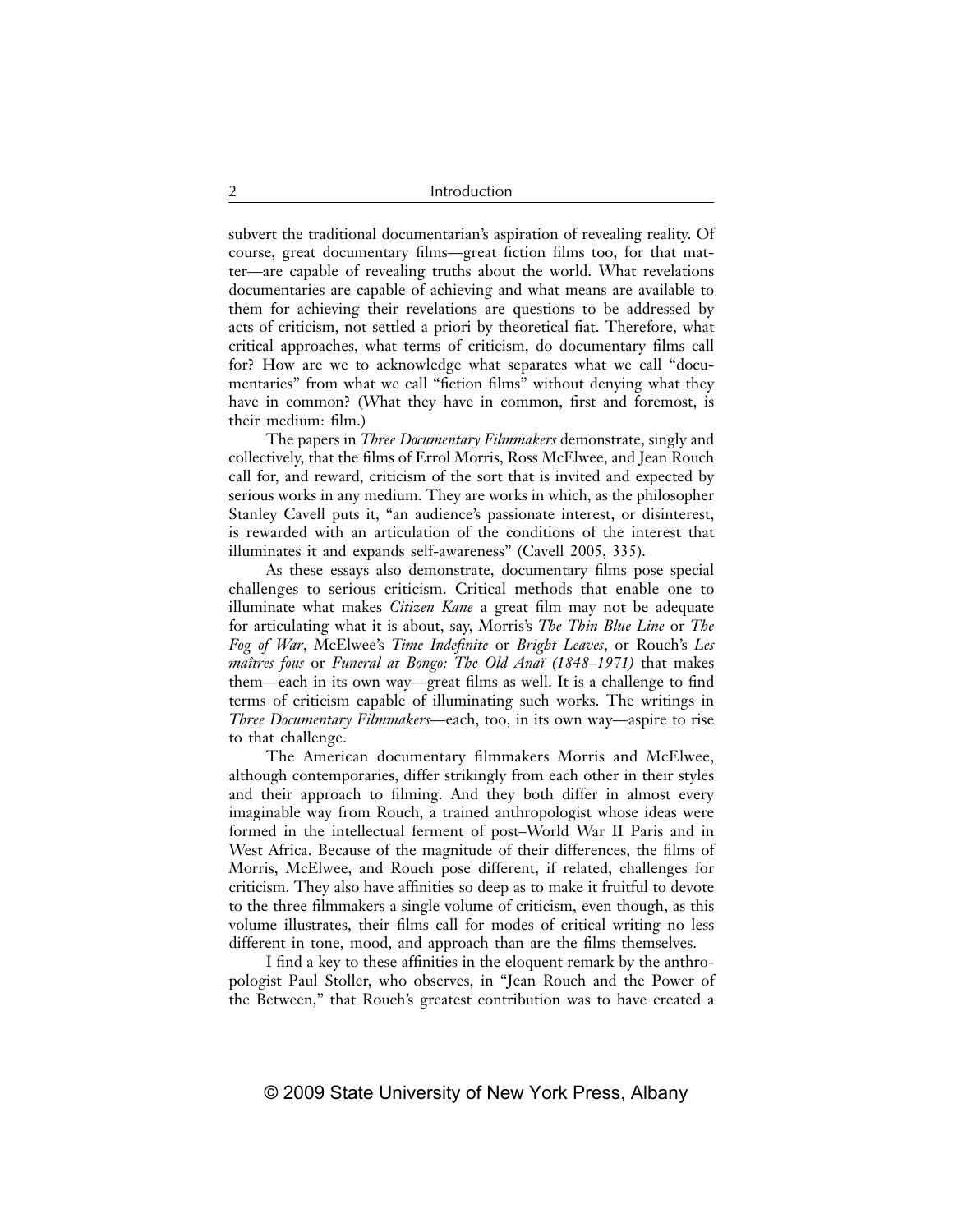body of work in which "the limits of the ethnographic are the limits of the imagination. In Rouch's universe ethnographers participated fully in the lives of their others. Dreams became films; films became dreams. Feeling was fused with thought and action. Fusing poetry and science, Jean Rouch showed us the path of wise ancestors and guided us into a wondrous world where we not only encounter others, but also encounter ourselves."

Of course, Morris and McElwee are not—or are not exactly—ethnographers. In their films, it is not—or not exactly—*science* that is fused with poetry. But their films, too, meditate—in very different ways!—on the impossibility of knowing with certainty where the imagination ends and the world begins. They, too, explore the ambiguous and paradoxical relationships between fantasy and reality, self and world, fiction and documentary, dreams and films, filming and living. Their films, too, are both philosophical and deeply personal. And their films, too, are preoccupied with the lengths to which human beings go in our efforts to transcend or overcome—or simply deny—our fear of death.

### Errol Morris: The Fog of Film

Errol Morris gained fame when his third film, *The Thin Blue Line* (1988), was submitted in court as evidence to secure the retrial and eventual release of the man who, the film reveals, had wrongfully been convicted of murder. Morris won the Academy Award for Documentary Feature in 2004 for *The Fog of War: Eleven Lessons from the Life of Robert S. McNamara*, his eighth film, which revolves around an extended interview, if we can call it that, with the Vietnam-era Secretary of Defense.

Breaking with the conventions of American direct cinema, Morris places interviews at the heart of his films. As he proudly avers, "No hand-held camera, no available light, no nothing of that sort. A camera planted on a tripod in front of people speaking. Breaking stylistic conventions but still pursuing truth" (Morris 2005a). From the beginning, he attempted to film interviews in such a way as to convey the illusion—if it is an illusion—that the camera's subjects are speaking to us, not to him. When they look directly into the camera, it feels as if they are making eye contact with us.

To achieve this effect, Morris invented a machine he calls the Interrotron. In Morris's words:

Teleprompters are used to project an image on a two-way mirror. Politicians and newscasters use them so that they can read text and look into the lens of the camera at the same time. What interests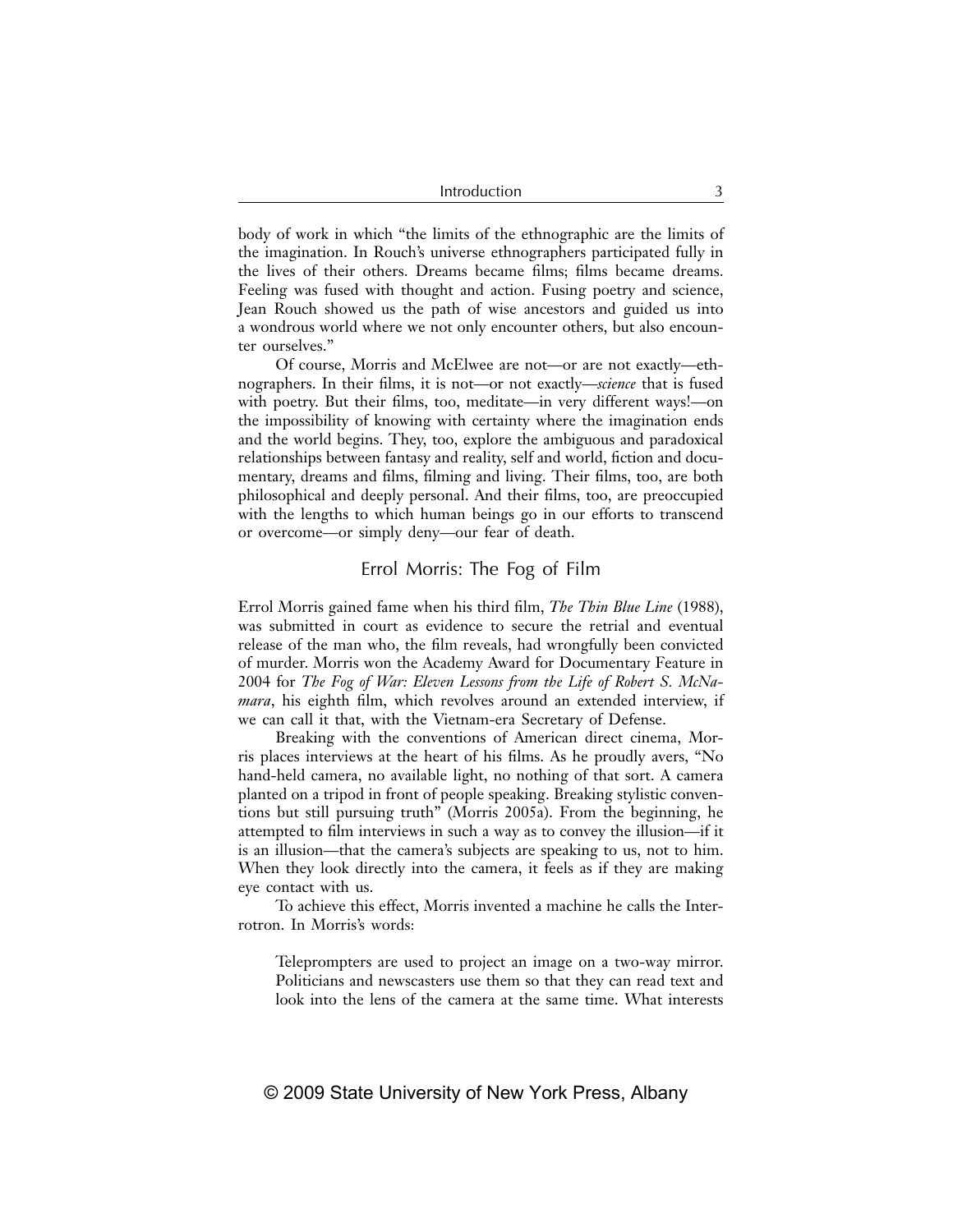me is that nobody thought of using them for anything other than to display text: read a speech or read the news and look into the lens of the camera. I changed that. I put my face on the Teleprompter or, strictly speaking, my live video image. For the first time, I could be talking to someone, and they could be talking to me and at the same time looking directly into the lens of the camera. Now, there was no looking off slightly to the side. No more faux first person. This was the true first person. (Morris 2004)

The films of McElwee and Rouch are in the first person as well insofar as each narrates as well as shoots his films, with the filmmaker's distinctive voice, combined with the handheld camera, serving to make us mindful of the author behind the camera. By contrast, the Interrotron enables Morris to efface himself completely, it would seem, enabling him to become one with the camera as long as he remains silent.

But the Interrotron also enables—or compels—us to become one with the filmmaker. As Gilberto Perez shrewdly observes in "Errol" Morris's Irony," because the interviewees look straight into the camera as if there were no interviewer, and because Morris gives them center stage and allows them to talk on and on, they "cease being mere interviewees and become full-fledged storytellers." And yet behind them "we sense an ironic author, an author who asks few questions and yet is felt all the while as questioning."

As the people he is filming pursue or avoid truths about the world and about themselves, at times intending to deceive their interlocutor and/or themselves, Morris must entertain the possibility that he is being deceived or deceiving himself. And we, too, must entertain that possibility about ourselves. However transparent, even laughable, we may find the deceptions or self-deceptions of these interviewees or storytellers, Morris provides us—and himself—no secure position from which to assume our own superiority to them. "Morris's storytellers may be considered unreliable narrators," Perez writes, "not because they're liars, not because they're crazy, but because we can't be sure how far to trust them, because the ground on which to credit them or discredit them has been pulled out from under us. Morris may not endorse them but neither does he disparage them. His irony is not at their expense. Rather, it's directed at us in the audience, and it leaves us unsettled, in suspension."

Carl Plantinga argues in his chapter "The Philosophy of Errol Morris: Ten Lessons" that Morris doesn't merely find and tell good human stories, "but stories that raise philosophical questions or through which Morris explores human nature." The first of the philosophical lessons Plantinga draws from Morris's films is "that objective truth exists; that truth can be known; that truth is difficult to know."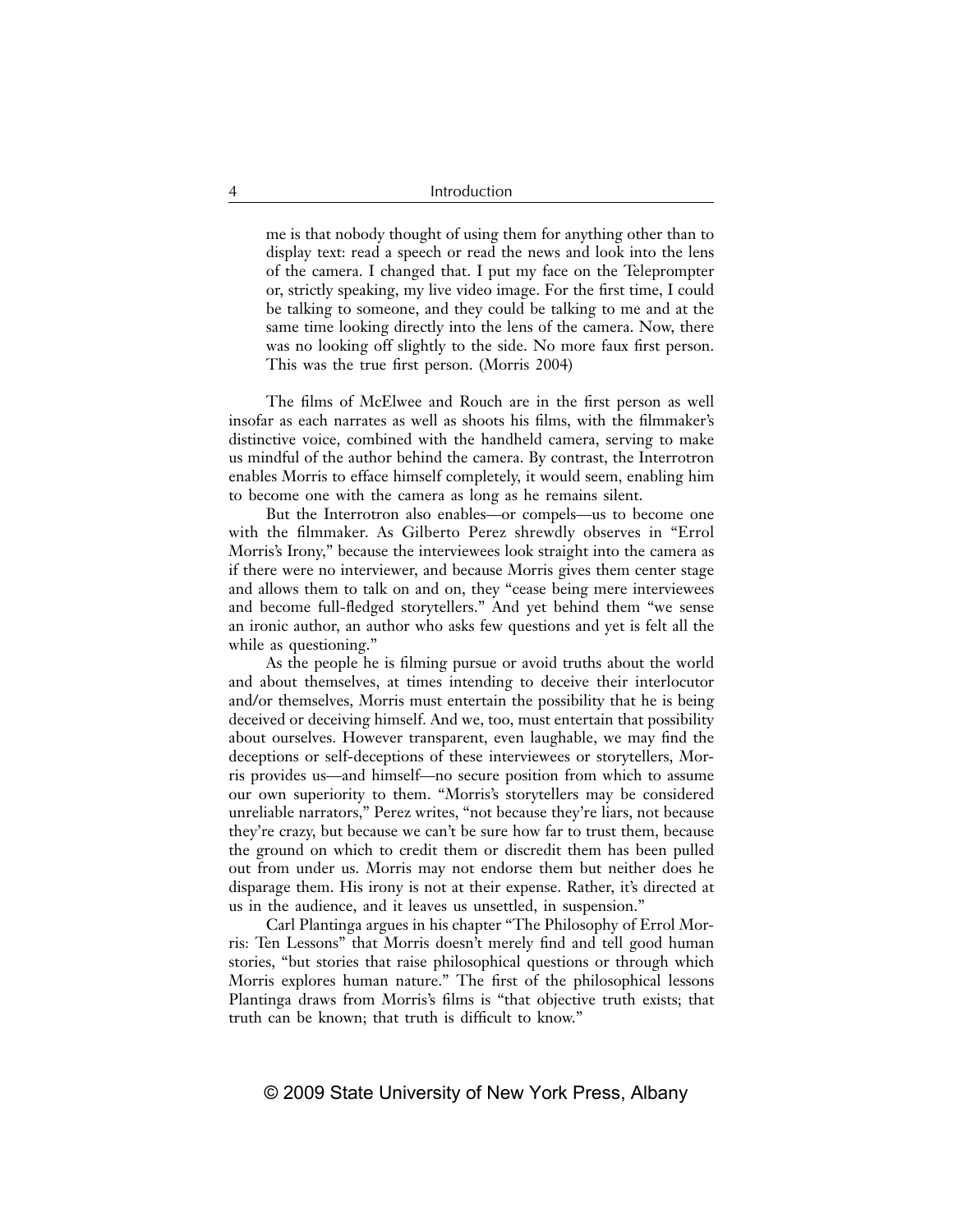"My view is that the truth is knowable," Morris has said, "but that we often have a vested interest in not knowing, not seeing it, disregarding it, avoiding it. Consequently, my interest in truth has two parts—an interest in the pursuit of truth and an interest in examining how people manage to avoid the truth in one way or another—how we turn evidence into a form that's palatable to us, even if it means accepting untruth" (Morris 2005a). When Morris adds, "Who is the one truly self-deceived?" and answers, "You should always entertain the possibility that it is yourself," he gives us a clue to his filmmaking method.

The second of Morris's philosophical principles, as Plantinga understands them, is that "as an epistemology, philosophical realism [the view that reality exists independent of observers] is to be preferred to postmodernism." And yet what Plantinga calls "mental landscapes"—the myths and fictions human beings construct, individually and collectively, to make sense of our lives and our world—are part of the reality whose existence Morris believes in. Indeed, as becomes clear from "Errol Morris's Forms of Control," Ira Jaffe's rich and detailed analysis of Morris's innovative and controversial cinematic style, subjective reality—the reality of subjectivity—is what most fascinates Morris as a filmmaker, what drives him to film.

#### Ross McElwee: I Film, Therefore I Am

For almost three decades, Ross McElwee has been making quirky, highly enjoyable documentaries that, as eloquent chapters in this book demonstrate, deftly mingle the personal, the historical, the cultural, the political, and the philosophical (indeed, even the metaphysical).

McElwee's films, like Morris's, are in the first person. Unlike Morris, however, McElwee narrates as well as shoots his films. These are not impersonal "voice of God" narrations that impute omniscience, hence absolute authority, to the speaker. In his narrations, McElwee is speaking as his merely human self. The distinctiveness of his voice on the soundtrack, combined with a handheld camera that seems to be an extension of his body, makes us ever mindful of who was behind the camera when these shots were taken, the reality of the filmmaker's own subjectivity.

Unlike Morris, McElwee is a leading character—indeed, the protagonist—in his films. When McElwee is filming, he feels free to speak and be spoken to and even on occasion to step in front of the camera to let others film him. In this practice, he was influenced and inspired by Edward Pincus's monumental *Diaries: 1971–1976* (1982). McElwee received his filmmaking training in the 1980s at the MIT Film Video Section, which was presided over jointly by the already legendary Richard Leacock and his younger colleague, philosophy graduate student-turned-filmmaker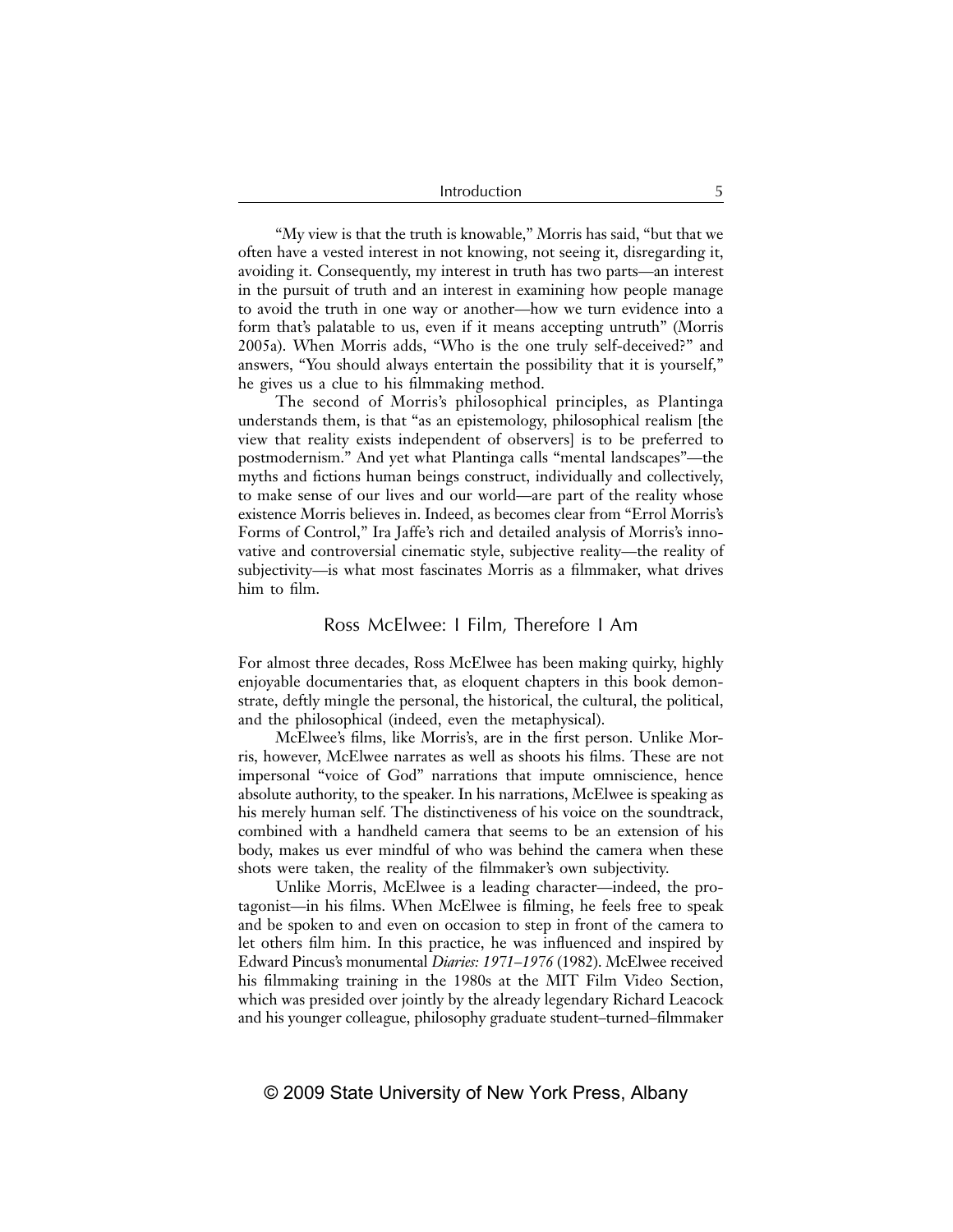Pincus, who encouraged his students, in a countercultural spirit, to break with Leacock's strict direct-cinema discipline, which dictated that the filmmaker had to become the proverbial fly on the wall.

Influenced and inspired by his reading of the philosopher Ludwig Wittgenstein, Pincus's aspiration was to film the world without withdrawing from the world, to overcome or transcend the inhuman aspect of the role of the direct-cinema filmmaker by filming his own everyday life and thereby transforming filming itself into an everyday activity. And yet in *Diaries* conflicts inevitably emerge between the filmmaker's commitment to filming and the demands of others (wife, children, parents, lovers, friends, fellow teachers, students) who call upon him to acknowledge them as human beings separate from him—and from his film.

In McElwee's films conflicts also emerge between filming and living. Especially in *Sherman's March* (1986), McElwee's own grand epic begun a full decade after Pincus finished shooting *Diaries*, the film's droll narration is strikingly reminiscent of *A Happy Mother's Day* (1963), a signature work of his other great teacher, Leacock. In McElwee's *Sherman's March* and its sequels *Time Indefinite* (1993), *Six O'Clock News* (1996) and *Bright Leaves* (2003), however, the filmmaker speaks his own narration. And that narration asserts a comical perspective not primarily on the people he filmed but on himself and the role filming plays in his life, a perspective that the film reveals him to have lacked when he was living and filming the events we are viewing. In McElwee's films, as in Leacock's *A Happy Mother's Day*, the comical narration is itself undercut, or transcended, by the flashes of breathtaking beauty, and of emotional or spiritual depth, his camera reveals—or provokes—in the men and women he films.

The mysteries and paradoxes attending the act of filming and the at times vexing conflicts between the exigencies of filming and the demands of everyday life are among McElwee's abiding subjects. In the face of such conflicts, as the essays in this volume remind us, he rarely loses his light touch or his sense of humor, and yet there are serious undercurrents that give McElwee's films their unfathomable depth. In McElwee's films, for example, the fear of death is a pervasive theme; it is a key to the narcotic-like pleasure of filming ("When I look through a viewfinder," he says in *Bright Leaves*, "time seems to stop; a kind of timelessness is momentarily achieved").

Like Errol Morris, McElwee finds and tells good human stories that explore human nature and raise philosophical questions. That he finds his stories by filming his life as he lives it is part of the story a McElwee film tells. And in the telling he proves himself to be a true *writer*. All the book's essays on McElwee share this insight. Diane Stevenson, for example, suggests that McElwee belongs to the rich tradition of South-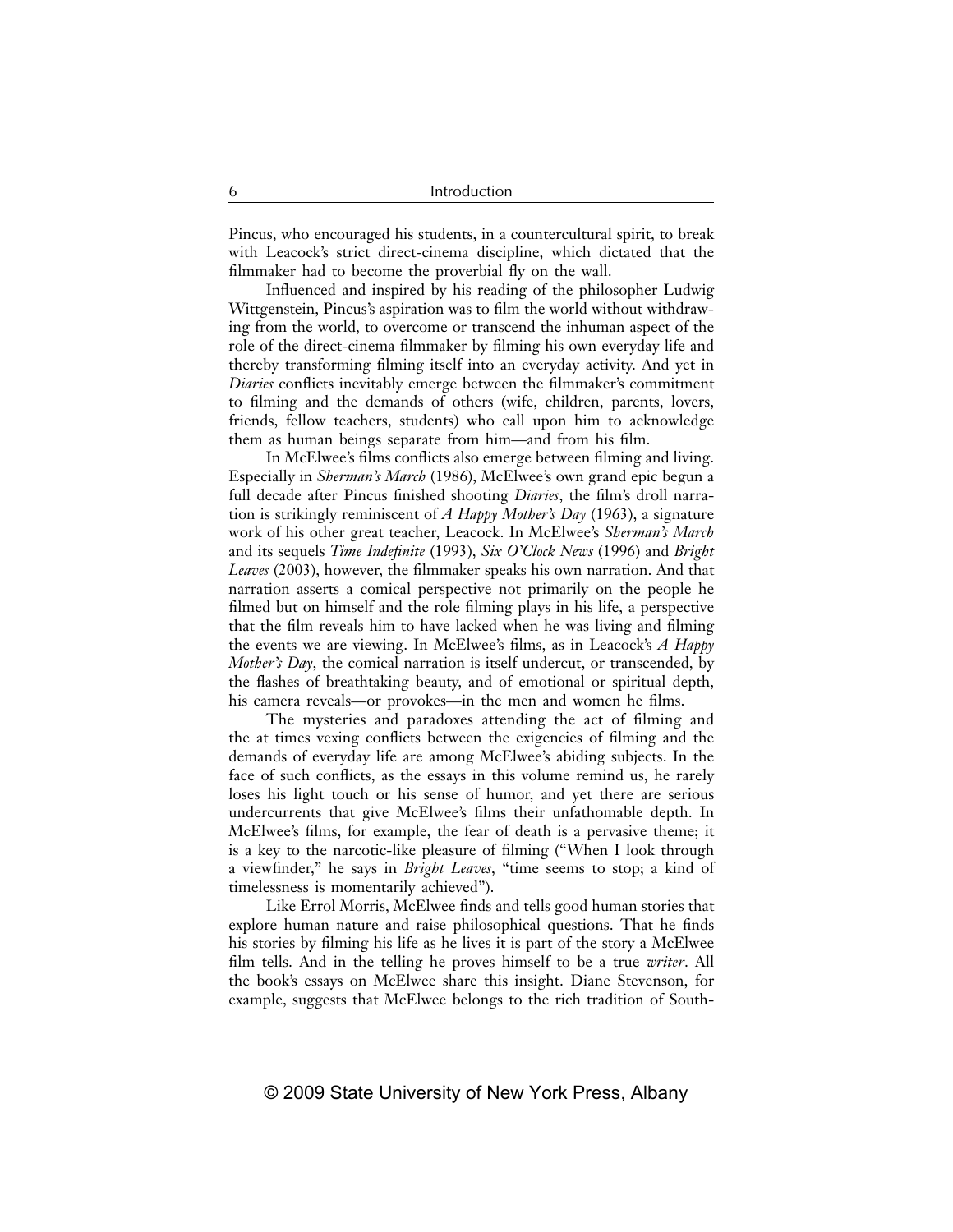ern writers (Erskine Caldwell, Flannery O'Connor, Carson McCullers, William Faulkner) for whom comedy and the gothic belong together, adding that his stories, like those of the modernist Faulkner, are also "stories about how stories are told." Equally fruitfully, Marian Keane links McElwee with Walt Whitman; Jim Lane, with modern autobiographical writers; Charles Warren, with essayists like Montaigne. For my part, I dwell at length on the way McElwee's narrations are written and, in a broader sense, on the way he "writes" his films cinematically, the way he composes them from the footage he has filmed. And in writing about McElwee's films, we all felt the need for prose capable of evoking their ever-shifting moods and emotions, and capable, at the same time, of acknowledging what remains fixed in the physiognomy of the world on film, what Cavell in *The World Viewed* calls "the reality of the unsayable" (Cavell 1979, 148).

## Jean Rouch: The Filmmaker as Provocateur

Ross McElwee teaches at Harvard and lives with his family in Boston, but the world he is drawn to film is the American South, the world he left, his original home, which continues to cast its seductive spell over him. Like McElwee, Jean Rouch found himself divided between two worlds. His native France was the world Rouch called home, although he felt alienated there, while West Africa was the seductive world he was drawn to film. Whereas McElwee's films envision the South, where the Civil War is a living memory, as at once a higher and lower order of civilization than the North, in Rouch's films Africa emerges as a world unambiguously superior to his native France. In any case, Rouch's Africa, like McElwee's South, is a world cut to the measure of a filmmaker whose works meditate deeply on the camera's power to capture the enchanting life force of its subjects, and on its affinity with death.

Understanding Errol Morris to share his own preference for Anglo-American analytical philosophy, Carl Plantinga cites approvingly Morris's quip that one of the good things about living in Cambridge, Massachusetts, is that "Baudrillard isn't in the phone book." From Alan Cholodenko's reading of *Les maîtres fous* (1955), it is clear that Rouch was, or should have been, in *Baudrillard's* phone book. It would seem that Plantinga's Morris and Cholodenko's Rouch are on a collision course. Yet for all their philosophical differences, and despite the radically different formal strategies they developed, the challenge faced by Rouch *as a filmmaker*—and by McElwee too, for that matter—is precisely the challenge Plantinga understands Morris to have faced: How to convey, in the medium of film, the invisible in the visible, the reality of the unsayable?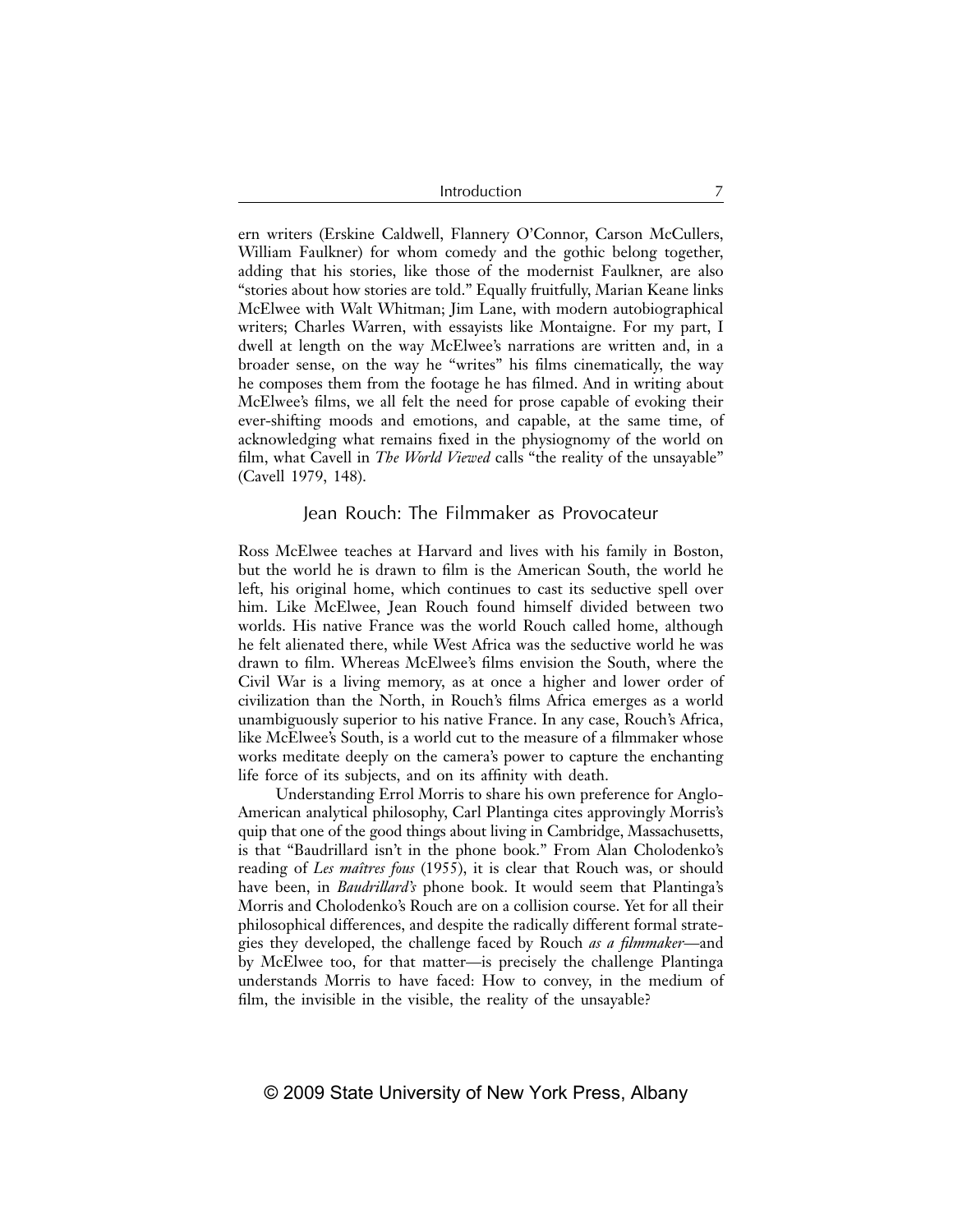Of the three filmmakers addressed in this volume. Rouch is at once the most famous and the most unknown. Within film studies, it is widely recognized that he occupies a unique and important place in the history of cinema. Yet most in the field have seen few if any of his films. Rouch's significance is generally taken to reside not in the artistic value of his films, but in the influence of *Chronicle of a Summer* (1961) on generations of documentary filmmakers—Errol Morris and Ross McElwee among them—and especially in his role as a missing link, as Richard Peña puts it, between the postwar Italian neorealists and the directors of the French New Wave, for whom his "ethno-fictions" were an inspiration and a major influence. Jean-Luc Godard once called *Moi*, un noir (1958) the greatest French film since the Liberation (see Rothman 2007, 13). It is in the mid- to late 1950s and early 1960s that Rouch had his greatest influence on the course of world cinema, and it is his films from that period—especially *Les maîtres fous* and *Chronicle of a Summer*—that have received most attention within film studies. Yet even those films have rarely been accorded serious *criticism*. Indeed, most of the best writings about Rouch's work have been by anthropologists, not by film critics or theorists. And they assess his films primarily as visual ethnography, not as cinema—as science, not as art.

For the likes of François Truffaut, Eric Rohmer, Claude Chabrol, Jacques Rivette, and Jean-Luc Godard, cinema was a religion. They aspired to follow the path of exemplary men of cinema like Alfred Hitchcock, Jean Renoir, Kenji Mizoguchi, and Roberto Rossellini. Except for the films of Robert Flaherty, Dziga Vertov, and the other documentary filmmakers he considered his cinematic ancestors, Rouch rarely if ever talked about films or filmmakers. His ambitions seemed incommensurate with those of the New Wave directors he inspired and influenced. And yet, for all his reluctance to claim to be an auteur, he was no less a *cinéaste* than they were. It is at once a premise and conclusion of Michael Laramee's essay on Rouch in this volume, and my own as well, that he strove to make immortal films, works of art of enduring value in and of themselves.

For a half-century, Rouch developed his cinematic practice primarily by filming the Songhay of Niger, whose possession rituals were the subject of his own ethnographic publications, and the Dogon of Mali—the people studied by Marcel Griaule and Germaine Dieterlen, his mentors in ethnography—whose rituals are spectacular triumphs of mise-en-scène. Rouch's work among the Dogon culminated in a series of films documenting the epic *Sigui* ritual staged every sixty years to commemorate the origin of death among human beings, and two feature-length films, arguably his cinematic masterpieces, *Funeral at Bongo: The Old Anaï* (1848-1971) (1972) and *Ambara Dama (To Enchant*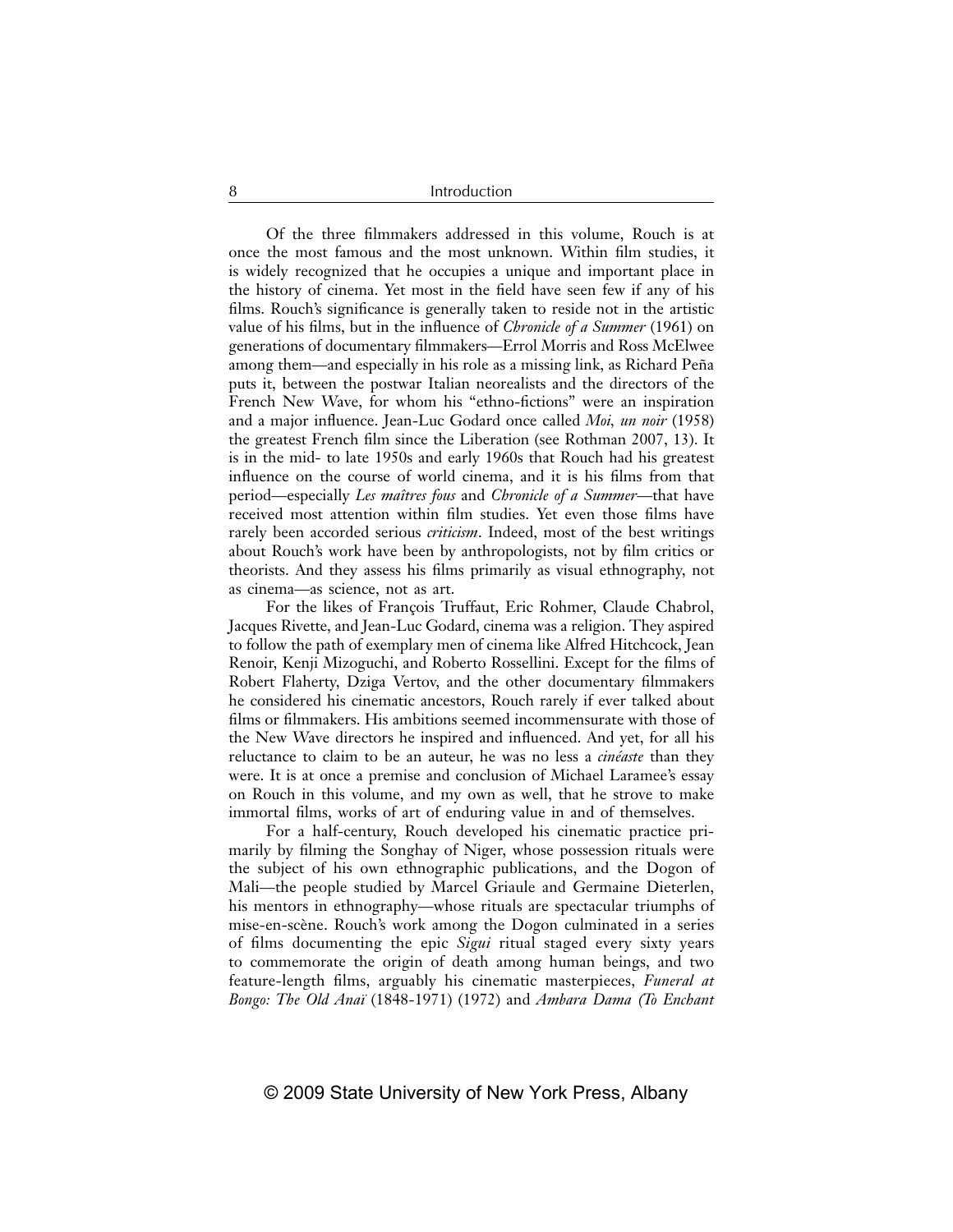*Death*) (1974). The latter of these closes a circle: Rouch films the mask dance first filmed by Griaule in the 1930s, and in the narration Rouch speaks his teacher's words.

In "Jean Rouch as Film Artist," I argue that Rouch's films are philosophical, and they are personal and poetic, as surely as they are ethnographic. Their art is in pursuit of self-knowledge no less than ethnographic knowledge. Indeed, it is a main thrust of all five of this volume's essays on Rouch that within his films science, philosophy, and poetry cannot be separated. If Rouch's films quest for knowledge, they also aspire to transform our understanding of what knowledge is. They do so by demonstrating what becomes of the science of ethnography, and what becomes of the art of cinema, when they provoke each other to acknowledge that there are no fences that separate them. Rouch's films transform ethnography, with its claims or pretensions to know others with scientific objectivity, into an artistic practice no less rigorous for acknowledging the unknowable, the unsayable, the value of abandonment.

The aspiration of Rouch's art is to break down the fences—there are no such fences, he believed, in the African societies he filmed—separating what we know from the way we live. Rouch's way of filming, which he devoutly wished others to emulate, was also a way of thinking and living, one which embraced the magical, the strange, the fantastic and the fabulous and promised freedom from the alienation, the joylessness, to which Western society threatens to consign us. As I put it in *Documentary Film Classics*, "No less than Buñuel, Rouch believed that our way of life in the West has to change, that our lives cannot change unless we change, and that we cannot change unless we change our way of thinking. We have to awaken to, awaken from, the horror to which we have condemned ourselves and our world. We have to tear down the fences we have built, the fences we continue to build, to deny that nature exists within us as we exist within nature" (Rothman 1997, 101).

The new world his films herald is also an ancient world, Rouch believed, a world older than Western civilization. As his films envision them, the Dogon and Songhay villagers who perform the rituals he films are dwellers within that world. Transcending or overcoming the fear of death, their every gesture expresses what can be known, and acknowledges what cannot be known, about being human. How Rouch's films enable us to enter a world so different from our own is the question Daniel Morgan addresses in "The Pause of the World."

Of course, the ideal societies Rouch's films envision may themselves be dreams, myths, or fictions, as would be claimed by those anthropologists who impugn Griaule's methodology. However, the scientific validity of Griaule's findings is moot as far as Rouch's films are concerned. If